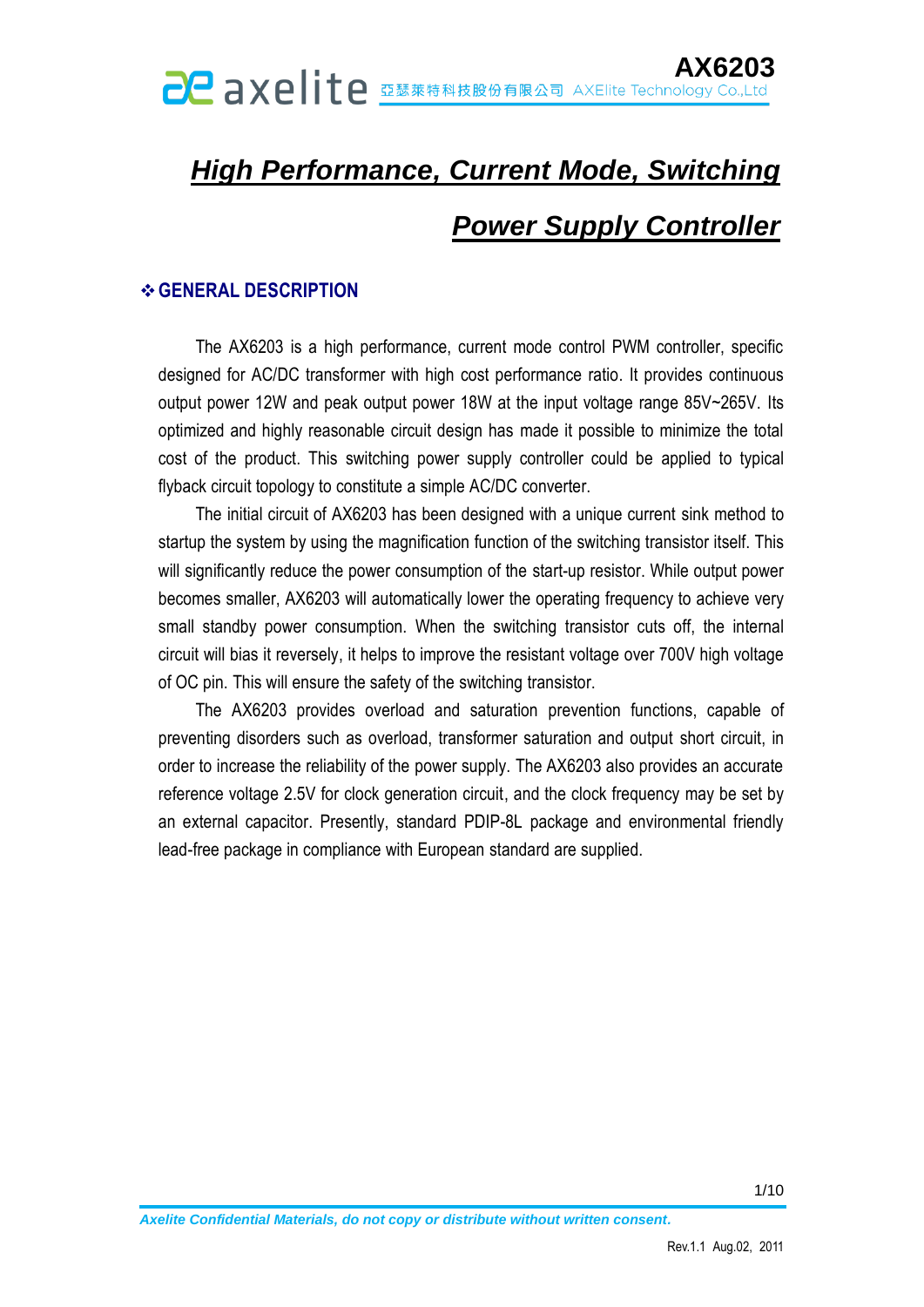#### **FEATURES**

- Built-in 700V high voltage switching transistor, to minimize external components
- Latched PWM and pulse-by-pulse current limit inspection
- Reduced frequency at low output power, standby power consumption below 0.3W
- Built-in slope and feedback compensation function
- Independent the upper limit current inspection controller, real time to handle overload and over current function
- Turn off the periodic bias output of the emitter, to improve the sustaining voltage
- Built-in current limit resistor with temperature compensation to control the current limit accurately
- Built-in thermal protection function
- Complete start-up by using magnification function of switching transistor, to reduce the power consumption of start-up resistor more than ten times
- Automatic VCC over-voltage limit
- Wide continuous output power up to 12W and peak output power up to 18W
- Available in the PDIP-8L Pb-Free Package



#### **BLOCK DIAGRAM**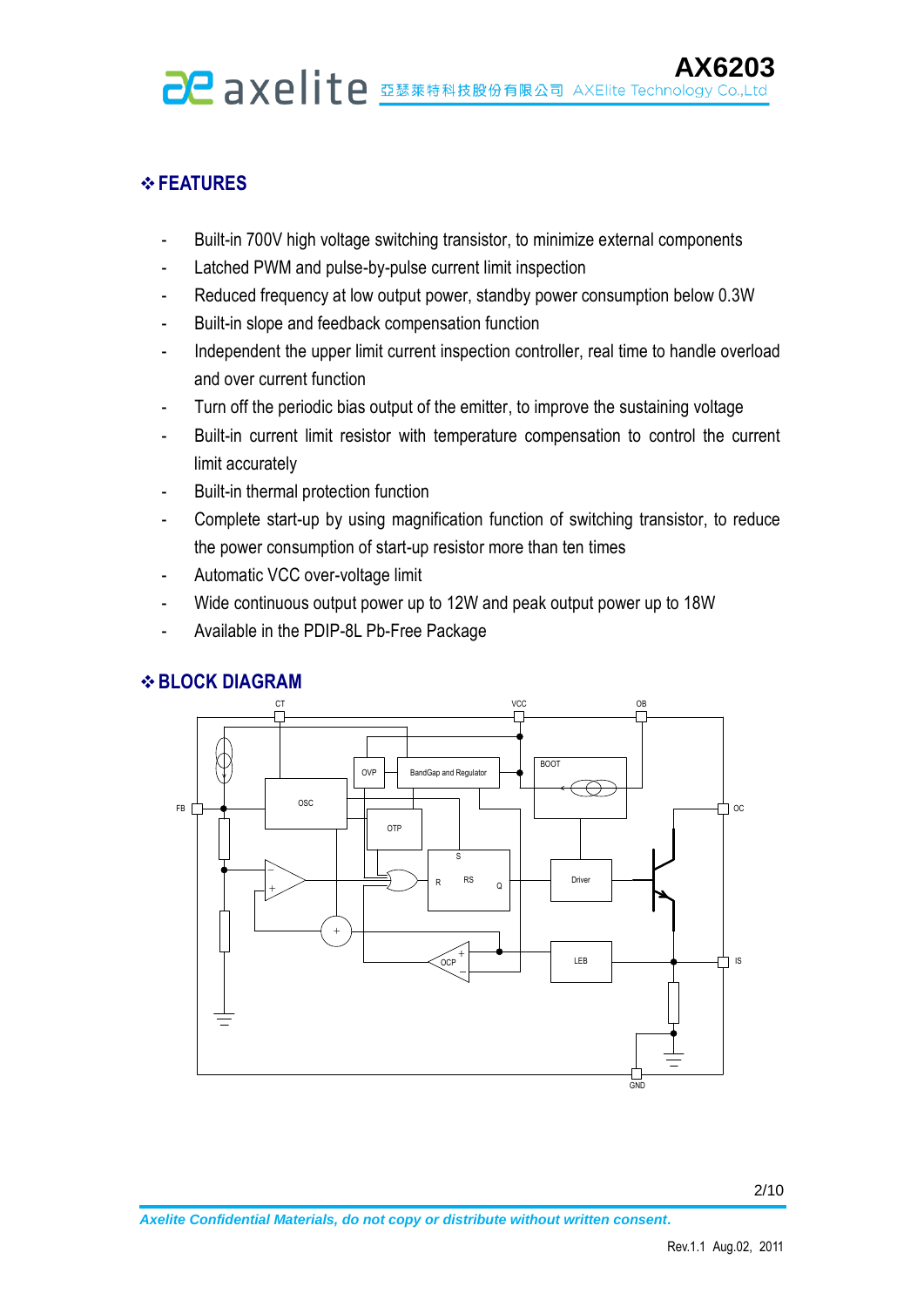# **PIN ASSIGNMENT**

The package of AX6203 is PDIP-8L; the pin assignment is given by:



| <b>Name</b> | Pin No. | <b>Description</b>                                                                                      |  |  |  |  |
|-------------|---------|---------------------------------------------------------------------------------------------------------|--|--|--|--|
| OΒ          |         | Base pin of the switching<br>transistor. (enabling<br>current input and connect<br>to initial resistor) |  |  |  |  |
| <b>VCC</b>  | 2       | Power supply pin                                                                                        |  |  |  |  |
| <b>GND</b>  | 3       | Ground pin                                                                                              |  |  |  |  |
| <b>CT</b>   |         | Oscillation capacitance<br>pin. (connect to timing<br>capacitor)                                        |  |  |  |  |
| FB          | 5       | Feedback pin                                                                                            |  |  |  |  |
| IS          | 6       | Current inspection pin                                                                                  |  |  |  |  |
| OC          | 7,8     | Output pin (connect to<br>switching transformer)                                                        |  |  |  |  |

#### **ORDER/MARKING INFORMATION**



# **ABSOLUTE MAXIMUM RATINGS** (TA=25°C)

| <b>Characteristics</b>                      | <b>Symbol</b>        | Rating       | Unit          |
|---------------------------------------------|----------------------|--------------|---------------|
| Power Supply Voltage                        | V <sub>CC</sub>      | 16           | V             |
| Startup Input Voltage                       |                      | 16           | V             |
| Pins Input Voltage                          |                      | $Vcc+0.3$    | V             |
| Sustaining Voltage of OC Pin                | $V_{OC}$             | $-0.3 - 700$ | V             |
| <b>Switching Current</b>                    | <b>I</b> sw          | 800          | mA            |
| <b>Total Power Dissipation</b>              | $P_D$                | 1000         | mW            |
| <b>Operating Temperature Range</b>          | $T_{OP}$             | $0 - +125$   | $^{\circ}C$   |
| Storage Temperature Range                   | $T_{\textrm{ST}}$    | $-55 - +150$ | $^{\circ}$ C  |
| Thermal Resistance from Junction to Case    | $\theta_{\text{JC}}$ | 15           | $\degree$ C/W |
| Thermal Resistance from Junction to Ambient | $\theta_{JA}$        | 50           | °C/W          |

Note: θ<sub>JA</sub> is measured with the PCB copper area of approximately 1.5 in<sup>2</sup> (Multi-layer).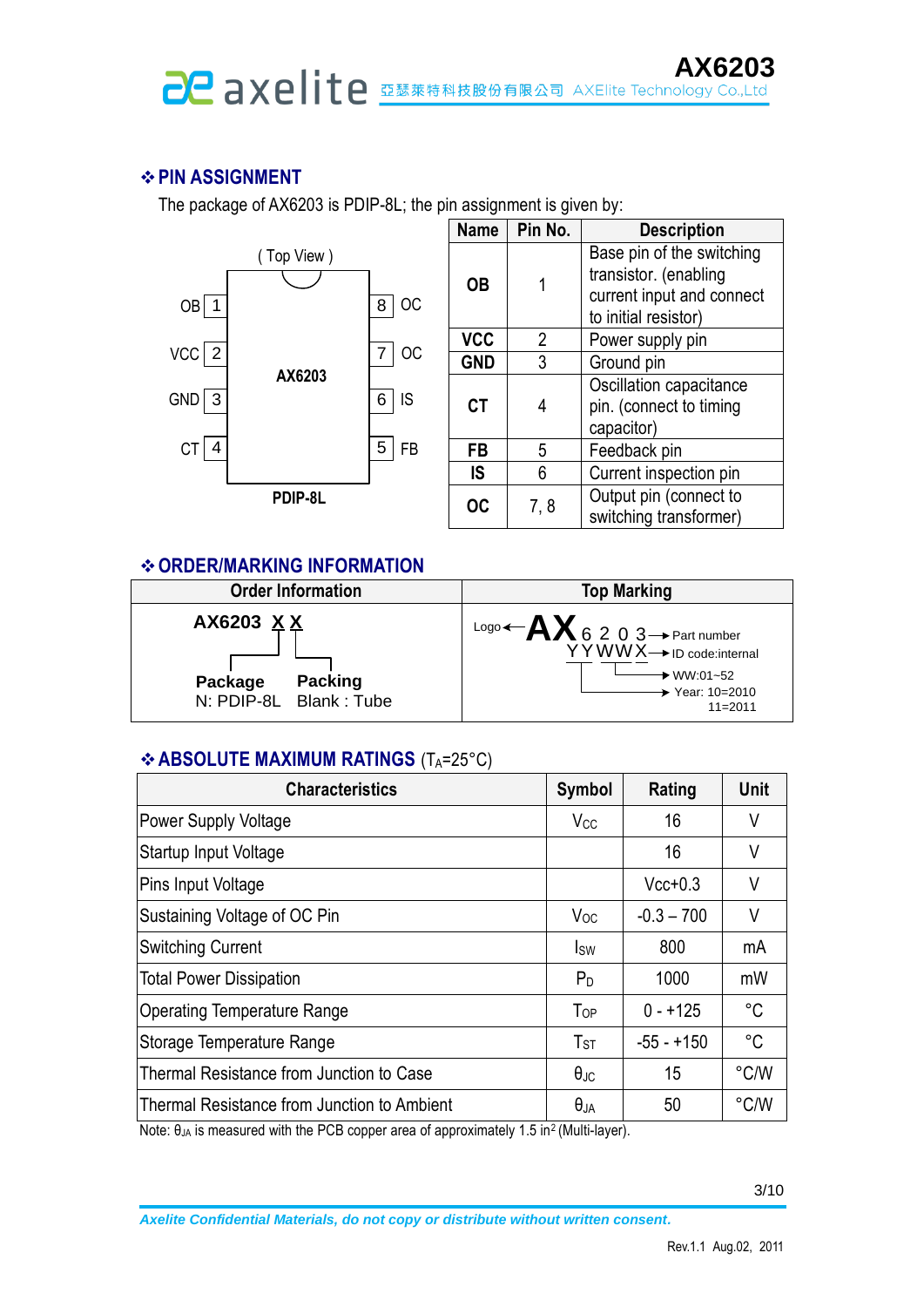# **ELECTRICAL CHARACTERISTICS**

(T<sub>A</sub>=25°C, V<sub>CC</sub>=5.5V to 7.5V, C<sub>T</sub>=680pF, R<sub>S</sub>=1 $\Omega$ , unless otherwise noted)

| <b>Characteristics</b>                     |                           | Symbol                 | <b>Conditions</b>               | Min                      |                |                          | Typ   Max   Units |  |
|--------------------------------------------|---------------------------|------------------------|---------------------------------|--------------------------|----------------|--------------------------|-------------------|--|
| <b>Output Section</b>                      |                           |                        |                                 |                          |                |                          |                   |  |
| Sustaining Voltage of Switching Transistor |                           | Voc                    | $I_{\text{loc}} = 10 \text{mA}$ | 700                      | $\overline{a}$ |                          | V                 |  |
| <b>Saturation Voltage</b>                  |                           | <b>V<sub>SAT</sub></b> | loc=250mA                       | -                        | $\overline{a}$ | 1                        | V                 |  |
| <b>Output Rise Time</b>                    |                           | $T_R$                  | $C_L = 1nF$                     | -                        | -              | 75                       | ns                |  |
| <b>Output Fall Time</b>                    |                           | ТF                     | $C_L = 1nF$                     | -                        | $\overline{a}$ | 75                       | ns                |  |
| <b>Output Limiting Current</b>             |                           | <b>ILIM</b>            | Tj=0~100°C                      | 250                      | 270            | 290                      | mA                |  |
| <b>Reference Section</b>                   |                           |                        |                                 |                          |                |                          |                   |  |
| Reference Output Voltage                   |                           | <b>V<sub>REF</sub></b> | $I0=1.0mA$                      | 2.4                      | 2.5            | 2.6                      | V                 |  |
| Line Regulation                            |                           |                        | $V_{CC} = 5.5 - 9V$             | $\overline{\phantom{0}}$ | $\overline{2}$ | 20                       | mV                |  |
| <b>Load Regulation</b>                     |                           |                        | $I_0 = 0.1 - 1.2$ mA            | -                        | $\overline{a}$ | 3                        | $\%$              |  |
| Temperature stability                      |                           |                        |                                 | -                        | 0.2            | $\overline{\phantom{0}}$ | mV/°C             |  |
| <b>Output Noise Voltage</b>                |                           |                        | F=10Hz~10KHz                    | -                        |                | 50                       | uV                |  |
| Long Term Stability                        |                           |                        | 1000hrs@85°C                    | $\overline{a}$           | 5              | $\overline{a}$           | mV                |  |
| <b>Oscillator Section</b>                  |                           |                        |                                 |                          |                |                          |                   |  |
| <b>Oscillating Frequency</b>               |                           | Fosc                   | $C_T = 680pF$                   | 56                       | 61             | 67                       | <b>KHz</b>        |  |
| <b>Voltage Stability</b>                   |                           |                        | $V_{CC} = 5.5 - 9V$             | -                        | $\overline{a}$ | 1                        | $\%$              |  |
| Temperature Stability                      |                           |                        | $T_A = 0 - 85$ °C               | -                        |                | 1                        | $\%$              |  |
| Oscillator Amplitude (Vp-p)                |                           |                        |                                 | -                        | 2.2            | -                        | V                 |  |
| <b>Feedback Section</b>                    |                           |                        |                                 |                          |                |                          |                   |  |
| Input Impedance                            | Pull-Up Current           |                        | $V_{FB} = 2.5V$ , $I_S = 0V$    | 0.55                     | 0.6            | 0.65                     | mA                |  |
|                                            | <b>Pull-Down Resistor</b> |                        |                                 |                          | 30             |                          | KΩ                |  |
| <b>Power Supply Suppression Ratio</b>      |                           |                        | $V_{CC} = 5.5 - 9V$             |                          | 60             | 70                       | dB                |  |
| <b>Current Sampling Section</b>            |                           |                        |                                 |                          |                |                          |                   |  |
| <b>Current Sampling Threshold</b>          |                           | $V_{CS}$               |                                 |                          | 0.55 0.60 0.65 |                          | V                 |  |
| <b>Anti-Upper Limit Current</b>            |                           | <b>ILIM</b>            |                                 | 0.25                     |                | 0.27 0.29                | A                 |  |
| Power Supply Suppression Ratio             |                           |                        |                                 | $\overline{a}$           | 60             | 70                       | dB                |  |
| <b>PWM Section</b>                         |                           |                        |                                 |                          |                |                          |                   |  |
| Maximum Duty Ratio                         |                           | $D_{MAX}$              |                                 | 53                       | 57             | 61                       | $\%$              |  |
| Minimum Duty Ratio                         |                           | $D_{MIN}$              |                                 |                          | $\overline{a}$ | 3.5                      | $\%$              |  |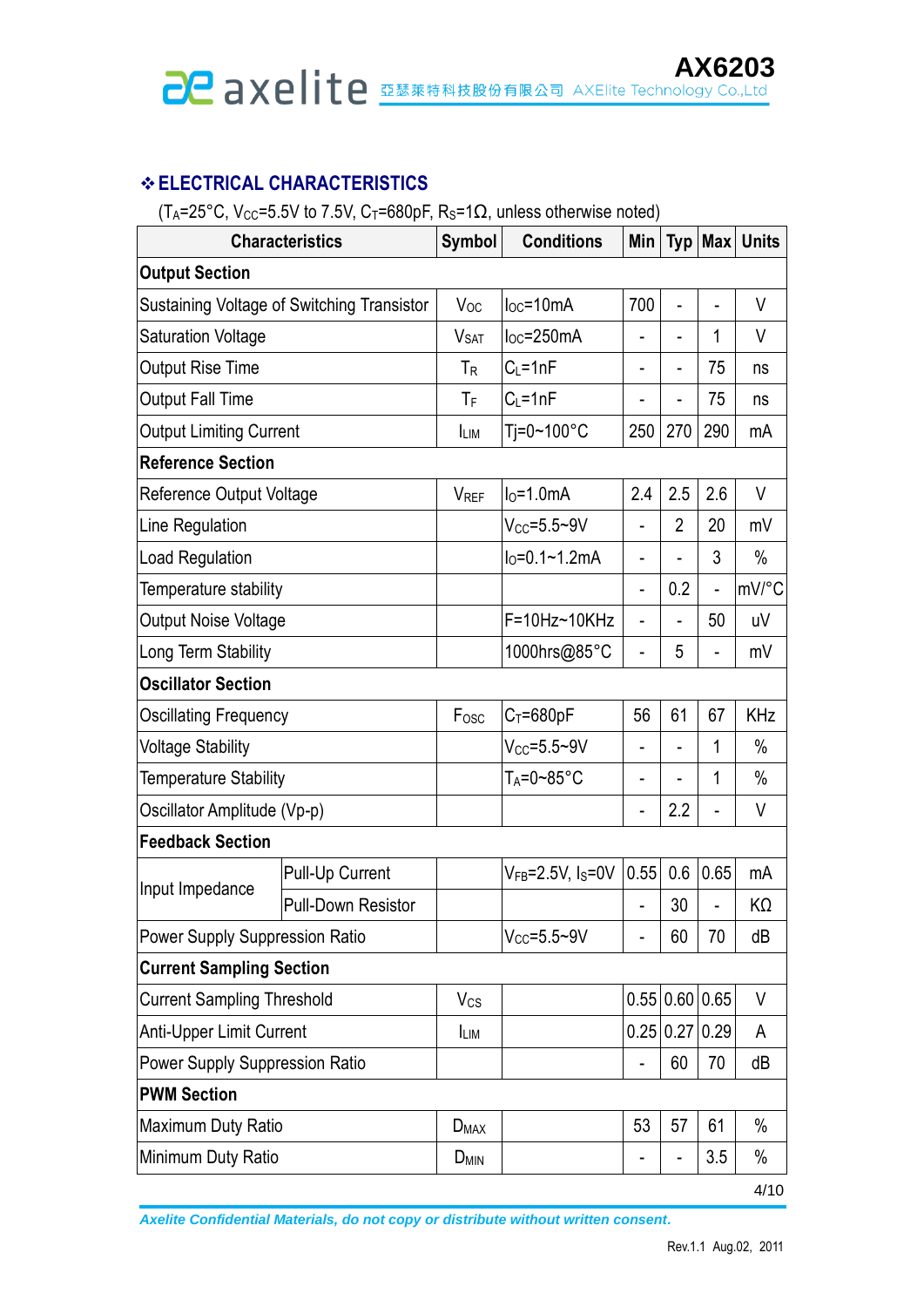# **ELECTRICAL CHARACTERISTICS (CONTINUOUS)**

| <b>Power Supply Current Section</b> |    |               |     |     |      |    |
|-------------------------------------|----|---------------|-----|-----|------|----|
| Initiating Reception Current        |    |               | 1.6 | 2.4 | 3.2  | mA |
| Initiating Static Current           |    |               | -   | 55  | 80   | uA |
| <b>Static Current</b>               | lQ | $V_{CC} = 8V$ | 2.8 | 3.0 | 3.2  | mA |
| Start-Up Voltage                    |    |               | 8.6 | 8.8 | 9.0  | ٧  |
| Oscillator Turn-Off Voltage         |    |               | 4.4 | 4.6 | 4.8  | V  |
| Re-Enabling Voltage                 |    |               | 3.6 | 3.8 | 4.0  | V  |
| Over-Voltage Limit Threshold        |    |               | 9.5 | 10  | 10.5 | V  |

Note 1: Stress beyond those listed under absolute maximum ratings may cause permanent damage to the device. Exposure to any absolute maximum rating condition for extended periods may affect device reliability and lifetime.

# **APPLICATION CIRCUIT**



Note 2: The AX6203 is guaranteed to meet performance specifications from 0°C to 70°C. Specifications over the -40°C to 85°C operating temperature range are assured by design, characterization and correlation with statistical process controls.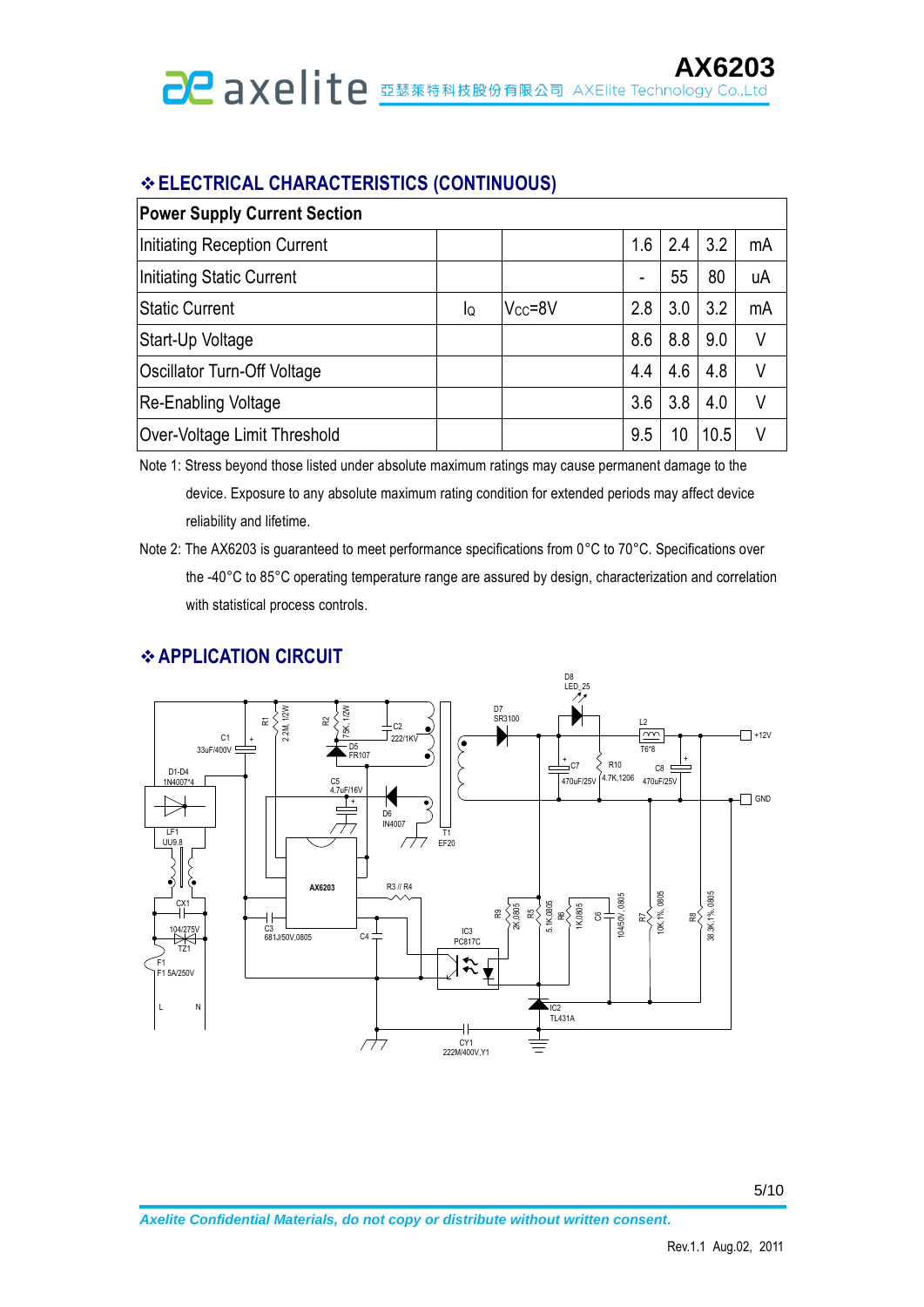# **FUNCTION DESCRIPTIONS**

During start-up phase, VR is closed when it power on; the FB pull-up current source is closed, OE inputs the start-up current to VCC through transistor, OB controls the base current of transistor and limits the current of transistor collector (namely, AX6203 start-up is initiated by sink current) to secure the transistor. When VCC voltage goes up to 8.8V, the start-up phase is ended, and it comes into the normal operation phase.

During normal phase, VCC voltage shall keep 4.8~9.0V, VR outputs 2.5V benchmark, FB pull-up current source starts up, the oscillator output OSC1 decides the maximum duty ratio, output OSC2 tries to trigger the power to enter the "ON" duty, and shields the peak current of transistor. If FB voltage is less than 1.8V (around 1.2~1.8V), the duty of the oscillator will be increased correspondingly, the lower FB voltage gets wider duty cycle, until the oscillation stops (this characteristic reduces the standby power consumption of the switching power). If the external feedback voltage tries to let VCC more than 9.6V, the internal circuit feedback to FB and makes VCC stabilize at 9.6V (according to this characteristic, we don't apply external feedback circuit, and stabilize output voltage by internal circuit, but the precision is lower).

During the "ON" duty, OB supplies base current for the switching transistor Q1, the switching current flows from OC pin, then passed by Q1 and Q2, finally the current output from IS pin, and OB adopts the ramp current driving (OB current is the parameter of IS voltage, as IS voltage equal 0V, OB current is about 40mA, OB current increases by IS linearly. As IS increases to 0.6V, OB current is about 120mA, this characteristic efficiently uses the OB current, and decreases the power consumption of AX6203). If IS detects the specified current FB, it will come into the "OFF" duty.

During the "OFF" duty, OB pull-down, the transistor will not switch-off immediately, but OE clamps 1.5V (after the transistor is switch-off, the base will be biased reversely, which improves the sustaining voltage). During "ON" or "OFF" cycle, if the transistor is detected beyond the upper limit current, the trigger of upper limit current will be placed preferentially and forces FB to drop, the duty ratio will become less so as to protect the transistor and transformer.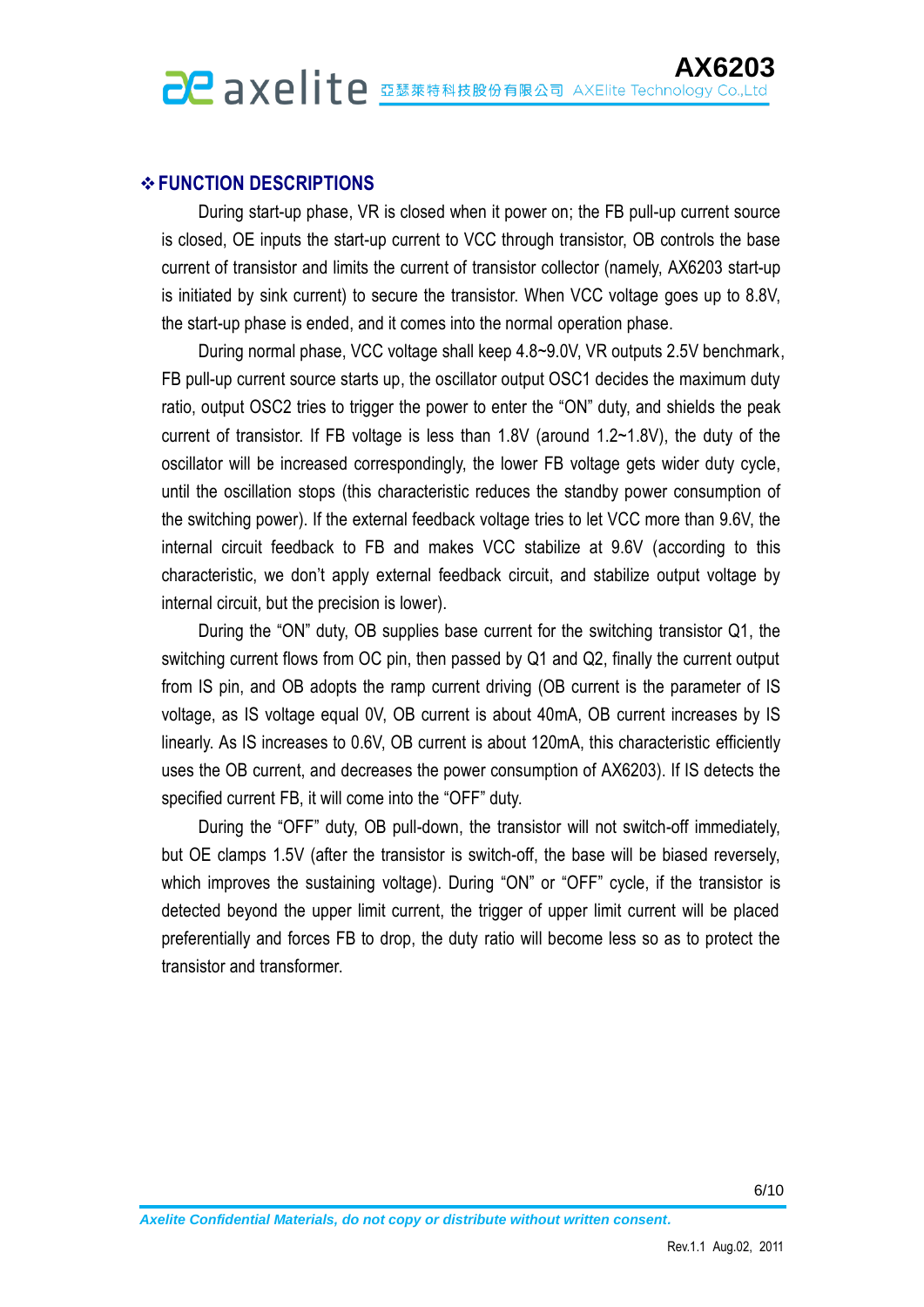# **AX6203**

At the beginning of next "OFF" duty or when FB is less than 1.8V, the trigger of the upper limit current will reset. In addition, AX6203 is built-in over temperature protection, when the junction temperature is higher than 140°C, and it will broaden the duty ratio of the oscillator and make the temperature of AX6203 less than 150°C. AX6203 is also built-in ramp compensation, in order to stabilize the ON/OFF duty as big duty ration or continuous current mode.

If VCC drop down to 4.3V or so, the oscillator will turn-off, the output of OSC1 and OSC2 is low, the system keeps at "OFF" duty. When VCC drops down to 3.7V or so, and AX6203 will come into the start-up phase again.

#### **(1) Normal Phase Switching Cycle Oscillogram**



#### **(2) Global Oscillogram**

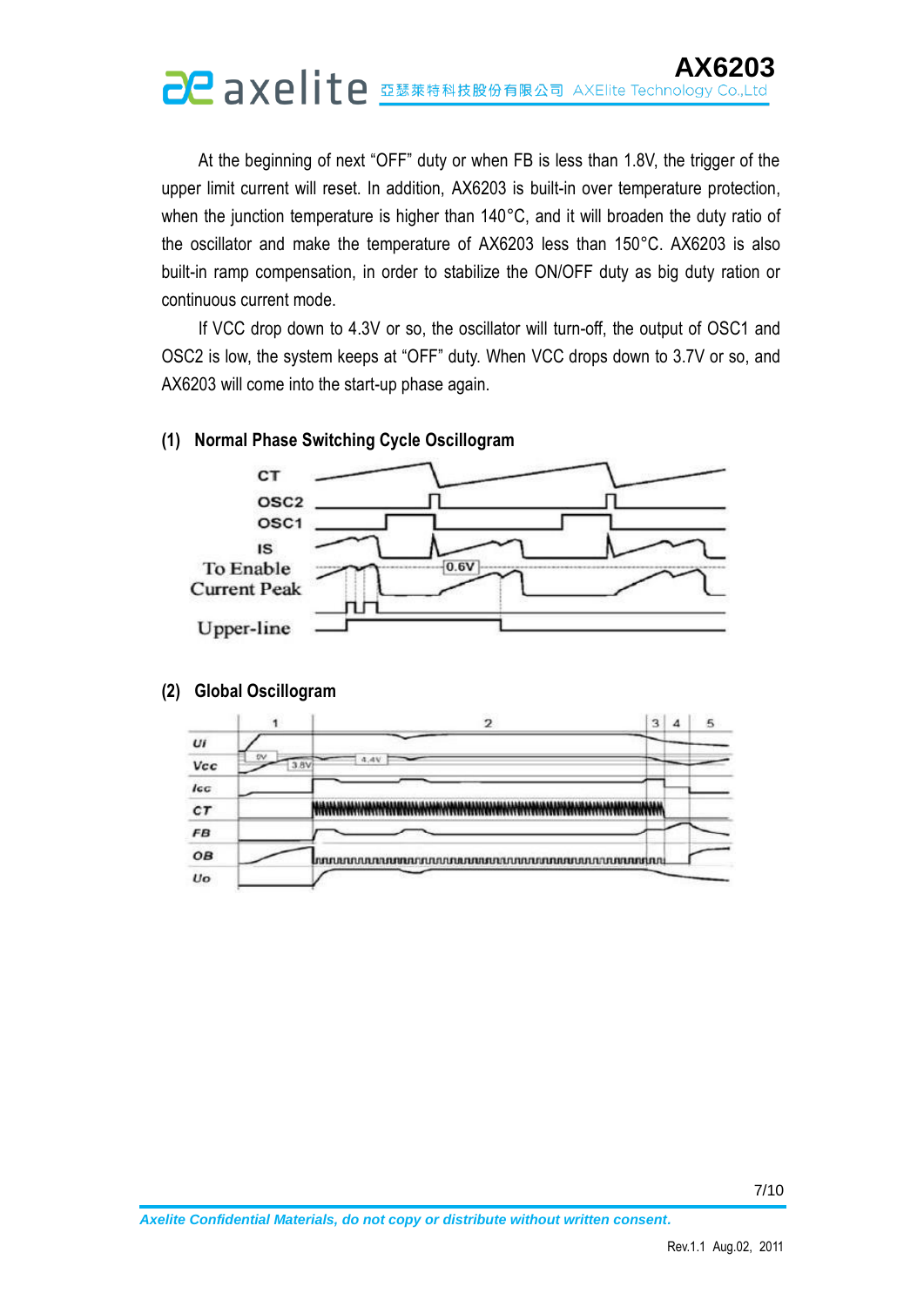# **APPLICATION INFORMATION**

- **(1) Electrical Parameter Definitions**
	- **Start-up receives current:** The current of OC in which OB input current is 0.5mA in start-up phase.
	- **Start-up static current:** When VCC is connected the bypass capacitor and adjustable current source, CT is connected a 680pF capacitor, and the rest pins are no connection; the minimum current of adjustable current source which can let VCC complete start-up of AX6203.
	- **Start-up voltage:** The maximum VCC in start-up phase.
	- **Re-start-up voltage:** The minimum VCC in start-up phase.
	- **Oscillator turn-off voltage:** The voltage of VCC as oscillator stops during the VCC falling edge.
	- **Static current:** In normal phase, the VCC current when FB is connected 1 KΩ resistor to ground.
	- **Oscillator pull-up/pull-down current:** In normal phase, the pull-up/pull-down current of CT when FB=2.5V and CT=1.25V.
	- **FB pull-up current:** In normal phase, the pull-up current of FB when FB=2.5V, and IS=0V.
	- **FB upper current protection:** In normal phase, the pull-down current of FB when FB=6V and IS=0.3V.
	- **Internal feedback voltage:** In normal phase, the VCC voltage when there is no external feedback circuit of AX6203.
	- **OC upper limit current:** When FB=6V, the minimum OC current as there is pull-down current in FB.
	- **Oscillator cycle:** Which is the function of the capacitor connected to CT, about CT\*25400 seconds.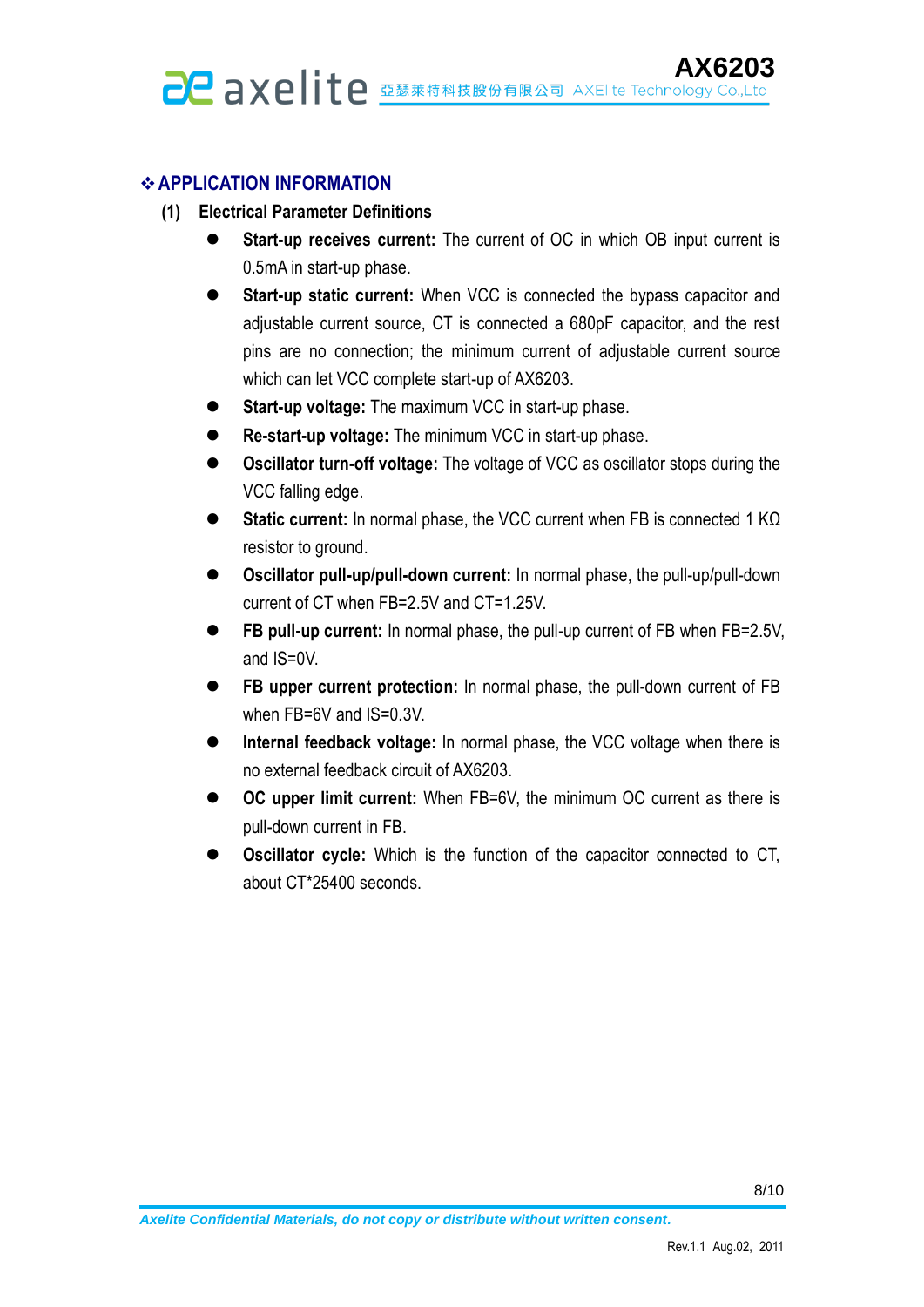# **(2) Power Supply Design Points**

- Current control switching power supply with flyback design, discontinuous current operation mode.
- The start-up current of power supply is around 0.5~2mA. The magnification of switching transistor Q1 can be supposed as 10. Then the start-up resistance must assure the current of the power transistor's base is between 0.05mA to 0.2mA. Therefore, the power of the output resistance can reduce to 1/10, which reduces the power consumption in idle state.
- In typical application circuit, C3=680pF, the maximum operation frequency is about 67KHz.
- The reference winding rectifier output voltage is around 4.8V~9.0V (6V is recommended) of the switching transformer (T1 in typical application circuit), which provide operation power for AX6203.
- The maximum primary peak current of the switching transformer is 0.6A. When at wide voltage or 110V VAC, or 85V magnetic dissipation voltage, the maximum output power can achieve more than 12W.
- The OC pin of AX6203 is in high voltage, and IS pin connects to a current sense resister. Therefore, it is easy to open a divider between OC and IS pin to meet the requirement of the safe regulation.
- Although there is over temperature protection, when high power output is needed without considering PCB heat dissipation, the output power and voltage may fall.